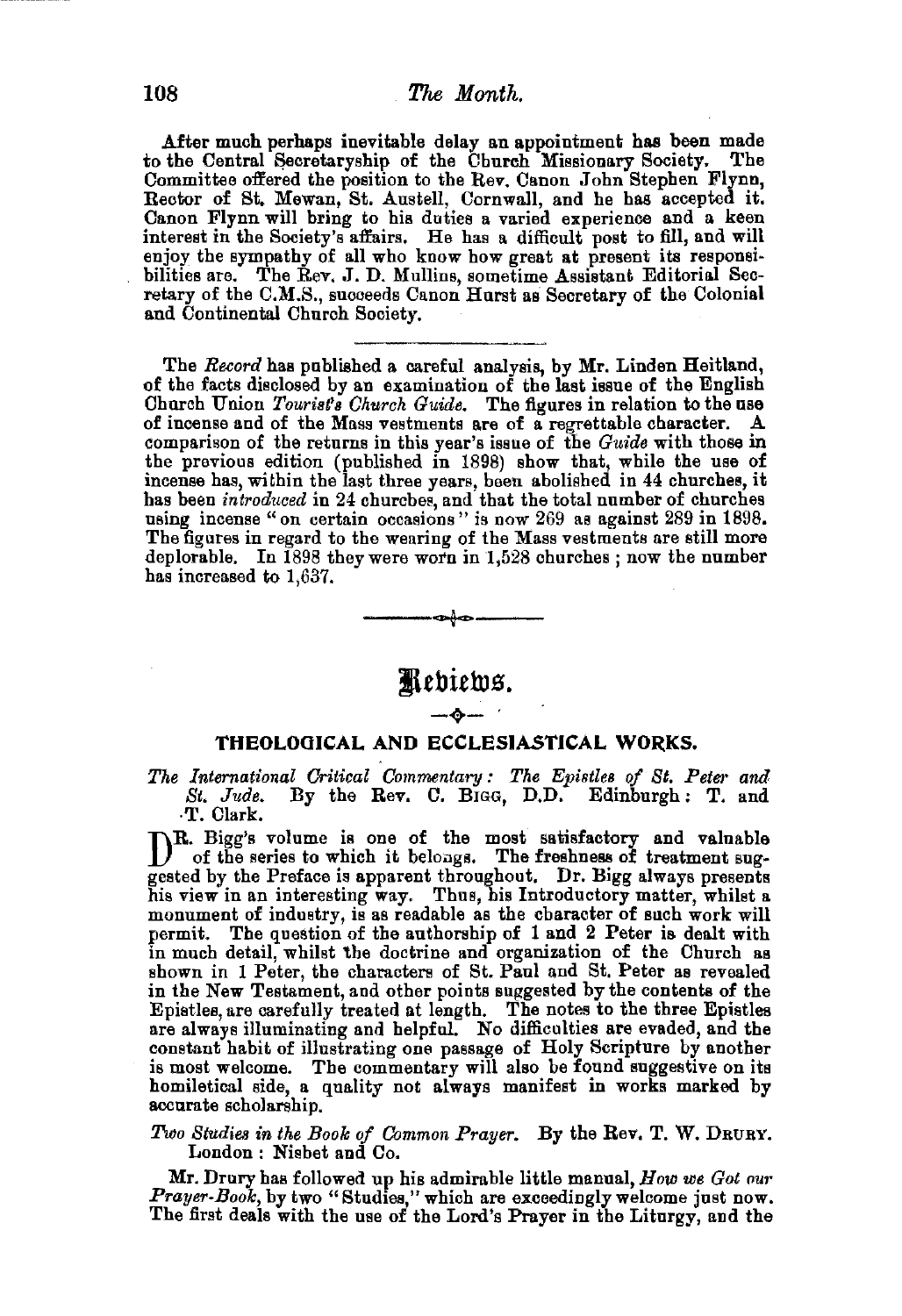### *Reviews.* 109

reader who follows Mr. Drury's account will gather much information as to the pre-Reformation service-books and the changes made at the Reformation. The second "Study" discusses non-communicating attendance at the Holy Communion in the light of the successive revisions of the Prayer-Book. Mr. Drury examines the evidence with care, and shows that the purpose of the Reformers was to prepare a form of service, from the exhortations onward, for communicants only. Mr. Drury's useful little "Study " was much needed, and we hope that his book will have the wide circulation it deserves.

The Key of Knowledge. By WILLIAM G. RUTHERFORD. London: Macmillan and Co.

These sermons, preached to Westminster boys by their headmaster, have merits as well as some defects. They are not marked by that direct and forcible appeal to the heart which characterizes the best sermons to the young. But they suggest high ideals, and are often characterized by a good deal of kindly wisdom.

*The Biblical Illustrator: Proverb8.* By the Rev. J. S. ExELL, London: Nisbet and Co.

Proverbs is not a book to which the preacher very often goes; but the wealth of homiletical outlines and illustrations brought together by Mr. Exell shows that the material for pulpit nse is there in abundance. He draws upon a wide variety of sources, and the outlines offered are never deficient in value.

#### *A Key to unlock the Bible.* By JoSEPH AGAR BEET. London: R.T.S.

This is a brief, well-arranged and lucidly-written manual, well calculated to promote the intelligent study of Holy Scripture. The yonng reader could hardly fail to gain a clear idea of the character and message of the Bible, whilst he might also be stimulated to further inquiry.

#### *"Life" in St. John's Gospel.* By the Rev. J. GURNEY HoARE. London: S.P.C.K.

Canon Gurney Hoare has collected the passages in St. John in which "Life" occurs, and has appended to them some short and pointed chapters on Life as received by the believer and the Life to be lived by him.

*Notes' of Confirmation Lectures on the OhUI·ch Catechism.* By the Right Rev. R. F. L. BLUNT, D.D., Bishop of Hull. London: S.P.C.K. New edition.

Tbis is a new edition of a well-known and widely-used book for the preparation of candidates for Confirmation.

*The Church, the Churches and the Mysteries.* By G. H. PEMBER, M.A. London : Hodder and Stoughton.

There is a good deal to deplore in the present state of the English Church, but it is not wisely discussed by  $Mr.$  Pember. There is nothing judicial in his consideration of the subject, but much rather wild writing, which in parts will give pain to Churchmen.

#### The Reformation Settlement examined in the Light of History and Law. By the Rev. MALCOLM MACCOLL. London : Longmans and Co.

Canon MacColl's book still sells, an interesting proof of the urgent necessity which extreme Anglicans feel for some defence of their position. In this edition-the tenth-the author refers in a new preface to some recent critics.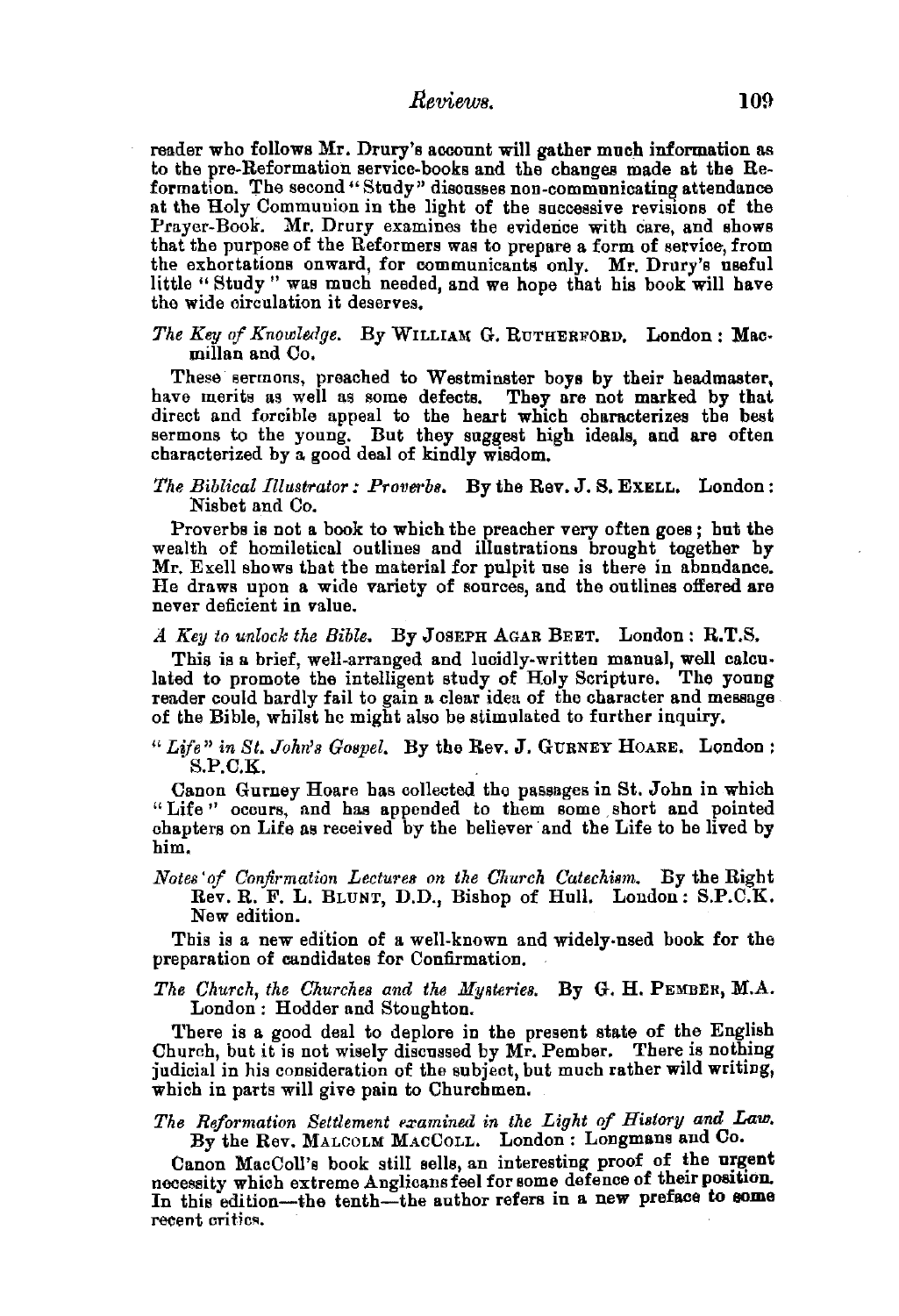#### GENERAL LITERATURE.

# The Modern Mission Century, viewed as a Cycle of Divine Working. By<br>ARTHUR T. PIERSON. London: J. Nisbet and Co., Ltd.

The. striking development of the work of foreign missions which marked the closing decades of the nineteenth century made it natural to look for some review of the century in its relation to foreign missions. We have had the histories of individual agencies, but hitherto we have<br>had no adequate survey of the field as a whole and the workers as one body. : The gap is now filled in part by the appearance of Dr. Pierson's book. His, however, is not the aim of the annalist. He has not set himself to write a solid history of mission enterprise ; his task is to review the field and its workers in relation to the influence of the Holy Spirit Thus, in dealing with such subjects as woman's work, or missionary<br>literature, or missionary martyrs, he is never exhaustive. But Dr. Pierliterature, or missionary martyrs, he is never exhaustive. But Dr. Pier-<br>son has a wide knowledge of facts, great skill in setting them in picturesque array, and the faculty of rising, as occasion demands, into real eloquence. In effect his book is as much a plea for as an account of Christian missions. It cannot fail to lend great support to the cause since it is equally likely to convince the gainsayer and to stimulate the friends of all missionary enterprise.

#### *Towards the Sum·ising.* By J. K. H. DENNY. London: Marshall Bros.

This unpretentious volume fills a void in the literature of missions, for it gives a connected and interesting account of women's work for India. Careful regard is had to the special characteristics of medical, educational and village work; but the record of earlier efforts, when women's part in missionary labours had not been popularly recognised, is not the least interesting part of the volume. The book is freely illustrated, and should find a place on the shelves of all who intelligently follow the ateps taken for the evangelization of India.

#### *An Artist's Walks in Bible Lands.* By HENRY A. HARPER, London: R.T.S.

This handsome volume preserves for us a number of the late Mr. Harper's magazine articles. They are all of real interest to the Bible student, conveying as they do the impressions gathered by a devout observer on the spot. The illustrations are particularly good, and they have been reproduced with great success. As the Christmas gift-book season is upon us, Mr. Harper's volume should win the attention of those who want a work likely to interest the Bible student.

#### *Woodland, Field and Shore.* By OLIVER G. PIKE. London: R.T.S.

This is an interesting book, chiefly about British wild birds and their habits; though there is also a little about animals, insects and flowers. The text is illustrated from photographs taken by the author, and all the pictures are instructive as well as pretty. The volume should interest and entertain young and old,

#### *The Awakening of Anthony. Weir.* By SILAS K. HocKING. London: R.T.S.

Mr. Hocking's novel is a powerful protest against young men entering the ministry from a desire for self.aggrandisement, and a warning to deacons that they should aim at something more than a crowded chapel and a large income from pew-rents. Anthony Weir, a talented and ambitious youth, is appointed to the pulpit of a chapel which is considered one of the prizes of the denomination. He is an eloquent preacher, and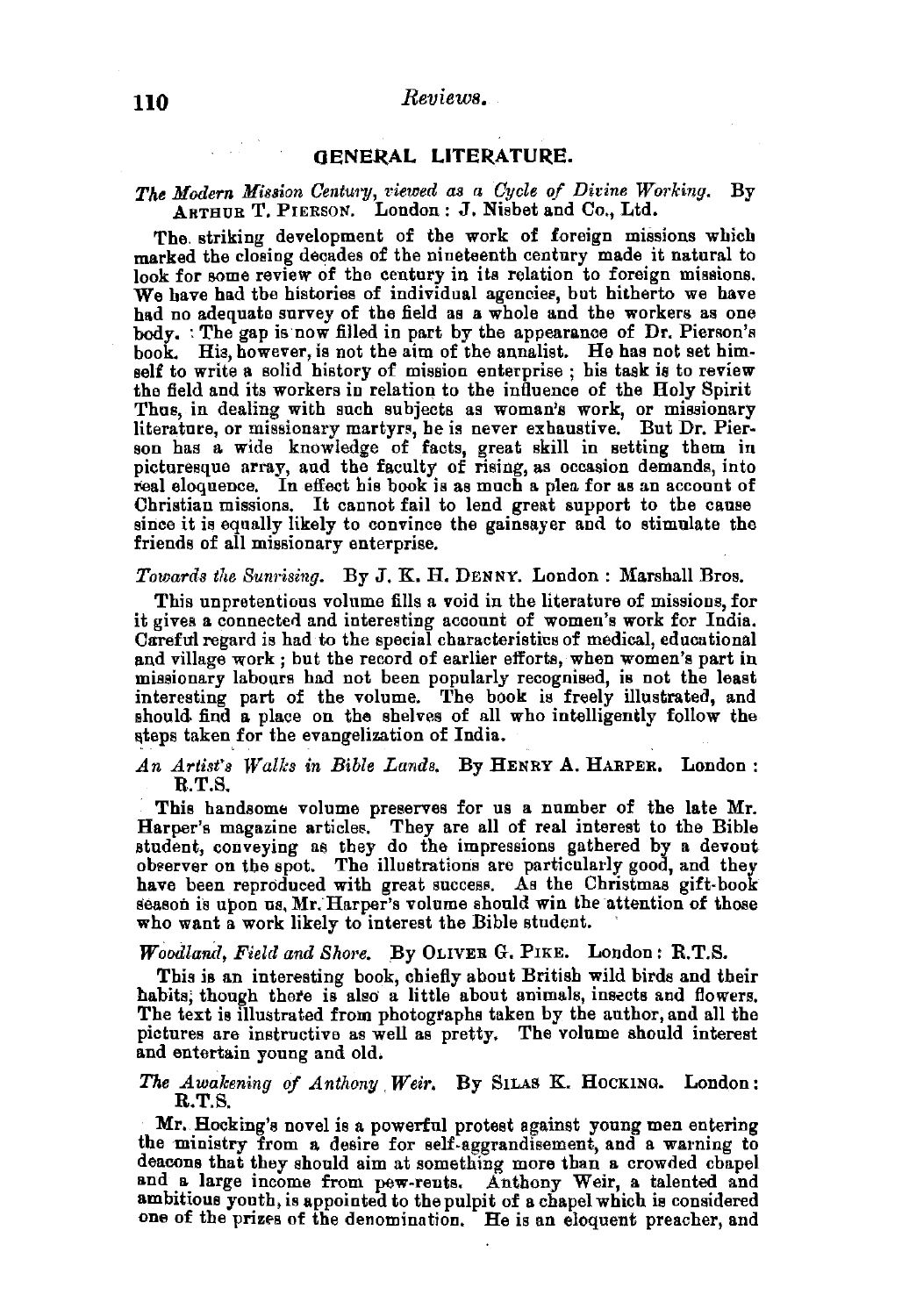becomes exceedingly popular; but a consciousness of his own shortcomings as a pastor dawns upon him, and eventually, after many trials, he starts afresh with a determination to be worthy of his calling.

# *A Thousand Pities,* By ELLEN TAYLOR. London: Fisher Unwin.

This story contains some excellent descriptions of life in the New Zealand Bush. A young Englishman, wishing to rough it, emigrates to New Zealand, and at a lonely Bush station meets a young Scotch girl, with whom he falls in love. But she, believing her father, brother and sister to be dipsomaniacs, declines his offer of marriage because of the family taint, There is tragedy as well as love in the story, which, however, comes to an agreeable ending. Our enjoyment of " A Thousand Pities" was, unfortunately, marred by the printers having muddled the first five chapters.

*Francis and Dominic.* By Professor J. HERKLESS. Edinburgh: T. and T. Clark.

This is a number of a series entitled "The World's Epoch-makers." It is an interesting account of two great medieval personages, and of the Orders they founded. Professor Herkless deals frankly, but without exaggeration, with the history of the Franciscans and Dominicans. It is not a record which lends much support to any revival of such agencies, or the disposition to imitate them within the boundaries of the Anglican communion.

#### *The Gold that Pm·isheth.* By DAVID LYALL. London: R.T.S.

This is an up-to-date story for home reading and general circulation.<br>The life of a millionaire and the evils of seeking at any cost to get wealth are contrasted with the devotion and self-sacrifice of earnest Christian characters. The religious teaching is sound.

## Heather's Mistress. By AMY LE FEUVRE. London: R.T.S.

Young girls should find this story engrossing. It conveys a useful warning against yielding to the attractions of the world, and so imperilling faith and peace. All ends well, and the moral of the story can hardly be missed by young readers.

#### **CHRISTMAS OIFT·BOOK.S.**

We have received from the S.P.C.K. a number of attractively got-up story-books, varying in size and price as in subject-matter. Out on the *Llanos,* by ACHILLES DAUNT (3s. 6d.), is an excellent adventure-story for boys. The wilds of Colombia present many possibilities for exciting stories, and Out on the Llanos is founded on facts. The book should be a treasure to boys of all ages. Kitty, by ADELA FRANCES MOUNT (2s.), will delight girls. Kitty is a good child who is trying always to keep her father from evil ways. In the end she succeeds, but only after having had a rather bad time. *Sir Phelim's Treasure*, by H. A. HINKSON  $(2s. 6d.)$ , is another book which should be very welcome amongst boys. The hero has a most exciting time. He sets out to discover a hidden treasure, which should belong to the heroine's father. Of course he is successful, and the book ends well. *Like cures Like,* by CATHERINE E. MALLANDAINE (3s. 6d.), appeals to girls, who are sure to enjoy this book.<br>Marjorie Tennant, after the death of her father, is sent to live with an uncle, who is understood to live in grand style. He is in fact a poor man, though he had once been rich. He alarms Marjorie, and she leaves him, but they are reconciled before the old man's death. *The Chronicles of Dut•nford,* by JoHN CARTWRIGHT (ls. 6d.), should succeed. A public school story is always popular amongst boys, and the *Chronicles of Durn-*